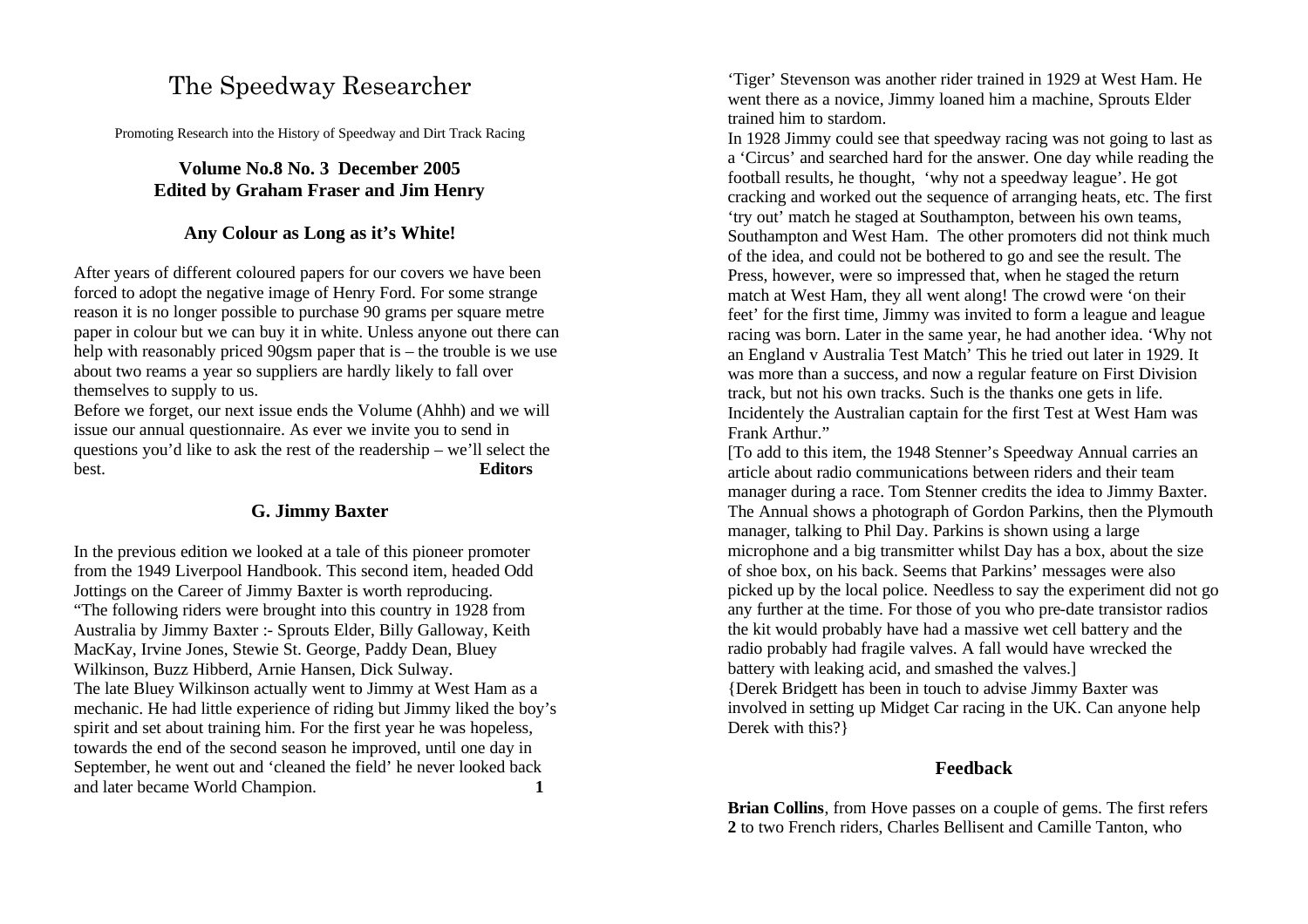arrived in London in August 1928. Bellisent beat Mart Seiffert at Wimbledon on  $13<sup>th</sup>$  August of that year. In a wonderfully worded criticism of Charles' co-rider, The Auto (Automotor Journal) of 23.8.1928 said 'Monsieur Tanton is a large man and sits the 'bus well. Judging by his avoirdpois [weight] he shouldn't ever suffer from back wheel spin.' The second is about the Speedway News magazine which was owned by International Speedways in 1928. Issue 1 dated 19<sup>th</sup> May coincided with the opening of White City (London) and the second issue dated  $28<sup>th</sup>$  May coincided with the opening of the company's second venture at Wimbledon. It was a day ahead of the opening of the promotion's third venture which was Harringay. Issue 3 is dated 2.6.1928. Issue 2 contained about half of the material that had been included in Issue number one.

**Brian** also adds a bit about Baroness Fern Andra, who challenged Fay Taylour to a race. She was a film star who made over 50 films, mostly in German, although she was born in the USA. Full details of the Baroness are on http://uk.imdb.com/name/nm0027992/ [ Nigel Bird suggests that the Baroness maybe sat on a Douglas (but the engine wasn't running) and the dirt track angle was a publicity stunt.] **John Warner**, 187 Crofton Road, Orpington, Kent, BR6 8JB responds to Phil Smith's query about the postcard copies of the Trawler and Club Member cigarette card set are rare by advising that they are and quoting their current catalogue value as £150. No 43 should be Sid not Syd Jackson but I suspect John that the error was mine (JH), not Phil's. **Roger Beaman** has sent in extracts about Tamworth's Fazley track that appeared in a local newspaper. Nice to see an article arousing nostalgia, and hopefully rekindling interest, (but wouldn't it be nice to see more

news articles about new venues opening? JH) **Eric Watson** is not happy with the feedback on the magazine given by R M Young. Whilst we agree with Eric's thoughts on R M Young's sentiments, we, the Editors accept everyone's views and if everyone said we were wonderful we might just get complacent.

Finally **Eric** is concerned that by scanning in items from magazines like the Speedway Star and then seeking to share the material could run readers into trouble with copyright legislation. The Editors have tried to give advice and there is no doubt that copyright legislation is a legal morass. On balance the best idea is - if you are not sure of your ground – don't do it. Better to be safe than sorry. **3**

**Tyres**

Over the years the subject of speedway tyres has raised the hackles of many riders and in recent years we have even had the allegations of tyre doctoring and attendant rules about the supply of tyres for the meeting. The introduction of unpopular tyres in 1950 saw almost mass rider revolt and, after a few unhappy weeks they were withdrawn and a return made to the previous version. How much longer before we see those lovely duvet-wrapped versions seen on Formula One cars in the speedway pits? Or maybe we'll have wet and dry weather tyres like our vastly over-rated but greatly slobbered over "flying machines". (Just ignore me if you are into Formula One cars. Jim)

For the record the tyres of 1931 (Samuel again) were restricted to 28 inches by 2.5 inches. Sammy went on to say "There are reasons underlying this ruling (which is universal), the principal ones being that larger rear tyres rob racing of a great deal of its interest owing to the fact that they minimise to some extent the "broadsiding" which is so spectacular, and furthermore, they cause certain amount of damage to the tracks."

Anyone with more information about the tyre saga over the years, which has been an interesting, and often recurring issue in speedway, and feels like telling us all about them will be welcome to do so.

**Jim Henry**

### **The Name's The Same**

**Don Gray** form Waterbeach comments on the item in last edition of Volume 4. Don writes - I can confirm that the pre-war Cliff Watson was one of the pioneer north country riders. He took to the cinders at Salford in 1928 and had regular rides at Middlesbrough that year as both tracks were under the same management. In 1929 he started the season at Sheffield but moved back to Salford, where, for a time, he captained the League team. He had a few second half bookings at Wembley in October after Salford had closed for the season. In 1930 Cliff was a key member of the powerful White City (Manchester) side until the track closed down in August of that year. In 1931 he rode for Leicester Super but dabbled in second half events **4** at Stamford Bridge after the Super closed its doors late season.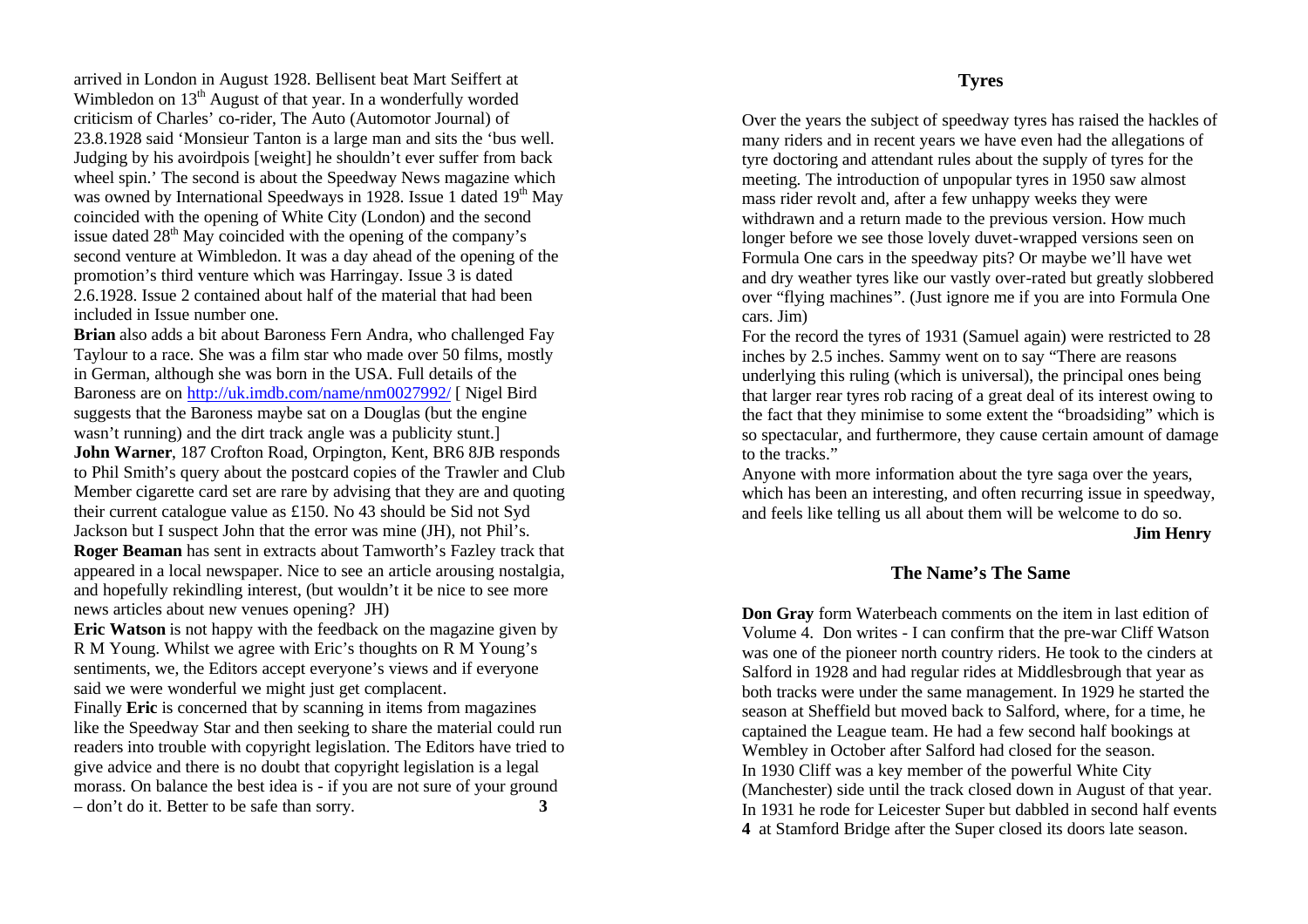1932 found Cliff back up north, this time with Sheffield until that track was obliged to close its doors in July when the club elected not to compete in the new National League competition. Cliff then travelled south to join Clapton but, failing to claim a regular place in their league team, he called it a day and retired in August. However, he was back with Sheffield when that club reopened for its one and only pre-war National League participation.

As the article stated, he did attempt a come back with Sheffield in the heady post war revival of the sport in 1946 but, presumably, decided to call it a day after scoring only four points in four matches.

On the subject of two men with similar names, there have been two called "Buster" Brown. The first, whose christian name, I believe was Leonard, rode at Leicester Stadium and Nottingham in 1929 and was a member of the Nottingham League teams of 1930 and 1931. In fact he captained the team in its matches in the Southern League before the track closed its doors at the end of July. I have no record of him since.

The second "Buster" Brown, whose first name I do not recall, was one of the galaxy of young hopefuls who found a berth at Wembley in 1949. He moved to Oxford in 1950 and to Swindon, where he was a leading light in seasons 1951 and 1952 before finishing his short career with spells at Poole and back with Wembley in 1953. Hard on the heels of Don's item we received an item from **Eric Watson** in Southampton. Eric advised that the "Australian" (actually a New Zealander) Cliff Watson had his first rides at Sydney in 1939. He came to England in 1947 and joined West Ham. He had two brilliant seasons in partnership with Aub Lawson until 1949. Cliff then transferred to Harringay and after two mediocre years in 1950 and 1951 decide to call it a day and never returned from Australia. Eric also mentions the two Tommy Prices. Price number one was Tommy A Price (Arthur?) who rode every year between 1929 and 1939 turning out for Liverpool, Preston, Leicester Super, Belle Vue and Edinburgh. The other Tommy Price was the man who became world champion and rode for Wembley 1936 – 39 and 1946 – 1956. In addition Eric reminds us that there were two men with the moniker Fred (or Freddie ) Williams. The first was an Englishman who rode for Salford in 1929 and 1930. The other came from Port Talbot in Wales and won the world championship in 1950 and 1953. Tommy was also a Wembley man from 1947 to 1956. **5**

[On the same note the exercise on compiling Halifax details confirms that there was a rider called Stuart Robson who had outings in second halfs 1949 – 1951 era. Obviously he wasn't the current day Rye House rider.JH ]

#### **Meeting Formats**

The post war National Leagues used a very similar fourteen heat format for most of the period 1946 to 1953. There were some minor tweaks in the programming of the reserves in heats twelve and thirteen. The format was Ht1 1,2 v 1,2; H2 3,4 v 3,4; Ht3 5,6 v 5,6; Ht4 1,7 v 4,7; Ht5 3,4 v 1,2; Ht6 5,6 v 3,4; Ht7 1,2 v 5,6; Ht8 3,8 v 3, 8; Ht9 5,6 v 1,2; Ht10 1,2 v 3,4; Ht11 3,4 v 5,6; Ht12 5,7 v 1,7; Ht13 5,8 v 5,8; Ht14 2,6 v 2,6.

On the same topic there had been some debate during the winter of 1951 / 1952 on amending the format to save a bit money in the days of eight man teams. One idea which surfaced, and was tested at Motherwell, was a six man team, thirteen heat format. One promoter voiced his thoughts in a letter to his fellow promoters thus : I am still doubtful whether the new 6 a side team with a league match of 13 heats will be successful. It leaves the necessity of a second half programme which will most probably end up in uninteresting racing. I think the public, who are very discriminating today do not want to see these easy second half rides which occur for some riders. They want to see closely contested racing every heat.

My plan is for a team of eight riders made up of four star riders and four second class riders. The star riders will be paired against each other as will the second strings. This will give sixteen heats viz eight of each, giving a full length programme of keenly closely paired racing. Each rider will get four rides, but star riders will get better pay. There will be no start money or bonus points.

The pay scale proposed saw Division One star men paid £3.50 a point and Division One second class riders receive £2.50 a point. At Second Division level the payment proposed was £2.50 a point for star men and £1.75 for second class riders. The cost per meeting would be £288.00 for a top level meeting and £222.00 for a Second Division match.

The specimen format saw home Stars numbered  $1 - 4$  and home Second Strings  $6 - 8$ . The visitors would be numbered  $A - D$  and  $E -$ **6** H respectively.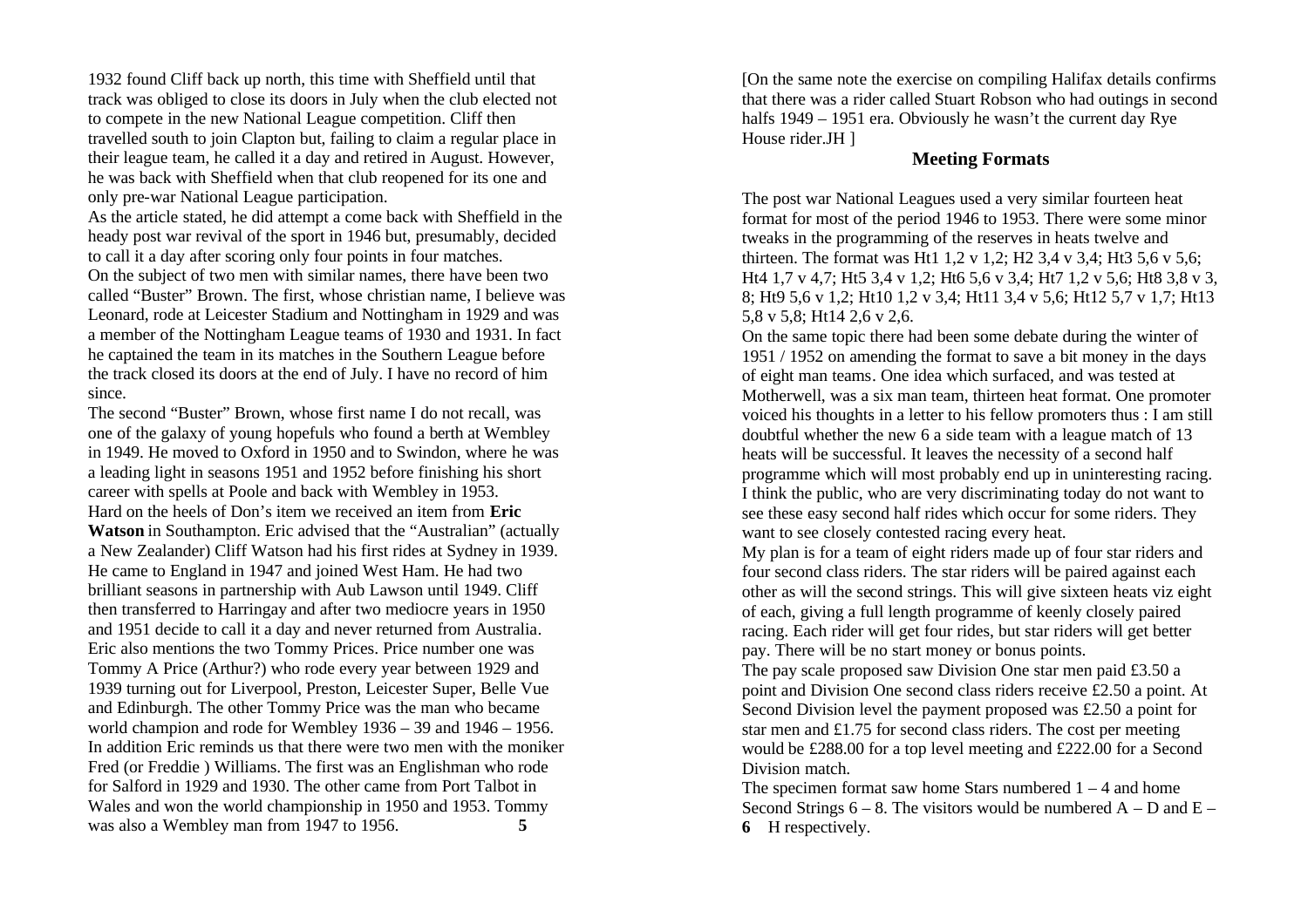The format proposed was Ht1 1,2 v A,B; Ht2 3,4 v C,D; Ht3 5,6 v E,F; Ht4 7,8 v G,H; Ht5 1,2 v C,D; Ht6 3,4 v A,B; Ht7 5,6 v G,H; Ht8 7,8 v E,F; Ht9 1,3 v B,C; Ht10 5,7 v F,G; Ht11 2,4 v B,C; Ht12 6,8 v F,G; Ht13 1,4 v A,D; Ht14 5,8 v E,H; Ht15 2,3 v A.D; Ht16 6,7  $v$  E.H.

I am not aware of this format being tried out anywhere – are you? If so where, when, and what was the reaction?

About the same time another promoter suggested a format for seven man teams involving seven men, utilising five men five times, 1 man (first reserve) three times and 1 man (second reserve) twice.

The suggested format for this type of meeting saw an opening race for the reserve riders followed by a novice race for non team men. A fifteen heat match followed with the format Ht1 1,4 v 1,4; Ht2 2,5 v 2,5; Ht3 3,6 v 3,6; Ht4 1,5 v 2,4; Ht5 4,7 v 3,7; Ht6 2,5 v 1,4; Ht7 3,6 v 2,5; Ht8 1,4 v 3,6; Ht9 3,5 v 1,5; Ht10 2,7 v 3,7; Ht11 3,6 v 1,4; Ht12 1,4 v 2,5; Ht13 2,5 v 3,6; Ht14 3,4 v 4,5; Ht15 1,2 v 1,2. This would be followed by a contest which would count towards a Championship event similar to the Gold Cup of the 60's. This would be contested by the eight highest scorers, on a two heats and a final format giving a total meeting programme of 19 heats. Again I don't know if this format was ever tried out. **Jim Henry**

#### **Can You Help?**

**Eric Watson**, 43 Hammonds Green, Totton, Southampton, SO40 3HU Phone 023 80871561 is seeking the christian names of the following riders. A. Wainwright who was at Southampton in 1928.; Waln (seen him as Minny or Miny JH) who rode at Wimbledon in 1937; L. W. Walton who rode at White City, Manchester in 1929 and A.J. Ward who rode at Salford in 1929.

**Derek Carruthers** delcarruthers @clara.co.uk has noted a reference to a meeting held at Whittlesey Main Road, Peterborough held on 4 September 1932. Can anyone shed any light on this venue? Derek also asks if anyone has any information about a pre-war grass venue in Bournemouth before the war.

**Jim Henry** (Joint Editor) is looking for the following Sheffield information: 1947 17.4 v Wigan Times  $2<sup>nd</sup>$  placed men SH trophy heats; 8.5 Best Pairs Details Ht4 + SH; 29.5 v Glasgow SH;  $17.7 v$ Birmingham 2<sup>nd</sup> placed men SH trophy heats; 21.8 v Newcastle 7

SH: 28.8 v Birmingham Time Reserves Race; 25.9 Sheffield Silver Helmet Tournament SH; 9.10 v Glasgow SH; 18.10 v Middlesbrough SH; 23.10. Sheffield Telegraph Cup SH.1948 Home: 1.4. v Edinburgh SH; 8.4. v Glasgow SH; 15.4 v Fleetwood SH; 22.4 v Birmingham SH; 29.4 v Bristol SH; 6.5 v Middlesbrough SH; 13.5 v Norwich SH; 20.5 v Fleetwood SH; 10.6 v Newcastle SH; 17.6 v Norwich SH; 24.6 v Edinburgh SH; 8.7 Belle Vue v Bradford SH; 15.7 v Middlesbrough SH; 22.7 v Glasgow SH; 50 Guineas Trophy Times + SH; 5.8 v Norwich; 12.8 v Fleetwood SH; 19.8 v Edinburgh SH; 26.8 v Birmingham SH; 2.9 v Glasgow SH; 9.9 v Newcastle SH; 16.9 v Norwich SH; 23.9 v Birmingham SH; 30.9 v Middlesbrough Times + SH; 7.10 v Edinburgh SH; 14.10 v Newcastle SH. Away 26.3 at Middlebrough  $4<sup>th</sup>$  Placed Men, Times; 20.4 at Fleetwood Times; 4.6 at Wombwell Meeting Details; 18.6 at Wombwell Sheffield v Middlesbrough Bears Meeting Details; 8.7 at Middlesbrough Times; 1. 8 at Wisbech Meeting Details; 7.10 at Middlesbrough Bears Times; 16.10 at Fleetwood Meeting Details. **Mark Aspinell,** 1 Hylands Close, Barnston, Essex, CM6 1LG is looking for heat details for the following meetings. He is aware that some are published in the Speedway Star but there are discrepancies in these results and Mark would like information from alternative sources to check out these records. (JH - I've entered all Mark's requests as they lay in an unopened envelope before the Vol 8 No 2 was published due to my tardiness. I have apologized to Mark) 1965 6.8 Glasgow v Newcastle.1966 6.6. Newcastle v Oxford; 26.8 Wolverhampton v Newport. 1967 30.3 Oxford v Belle Vue; 1968 29.6 Berwick v Middlesbrough; 27.7 v Nelson; 7.9 Coatbridge v Coventry; 19.7 Middlebrough v Belle Vue II; 29.8 Nelson v Weymouth; 16.9 Reading v Plymouth; 5.9 Wimbledon v Leicester; 3.10 v Cradley. 1969 25.9 Middlesbrough v Doncaster; 29.9 Newcastle v Belle Vue; 6.10 v King's Lynn; 29.5 Oxford v Wimbledon; 19.6 v Wolverhampton; 26.6 v Sheffield; 3.7 v West Ham; 10.7 v Poole; 17.7 v Leicester; 18.9 v Belle Vue; 4.8 Reading v Belle Vue; 29.9. Sheffield v Halifax. 1970 10.9 Oxford v Newport; 15.6 Reading v Long Eaton; 29.6 v Rochdale; 6.7 v Boston; 29.8 v Teesside. 1972 20.8 Scunthorpe v Crewe; 11.5 Teesside v Canterbury. 1973 23.10 Barrow v Teesside. 1974 Rye House v Stoke. 1975 22.8 Coatbridge v Crayford. 1976 16.9 Stoke v Mildenhall. **8** 1977 Bristol v Exeter; 21.10 v Birmingham. 1978 13.8 Milton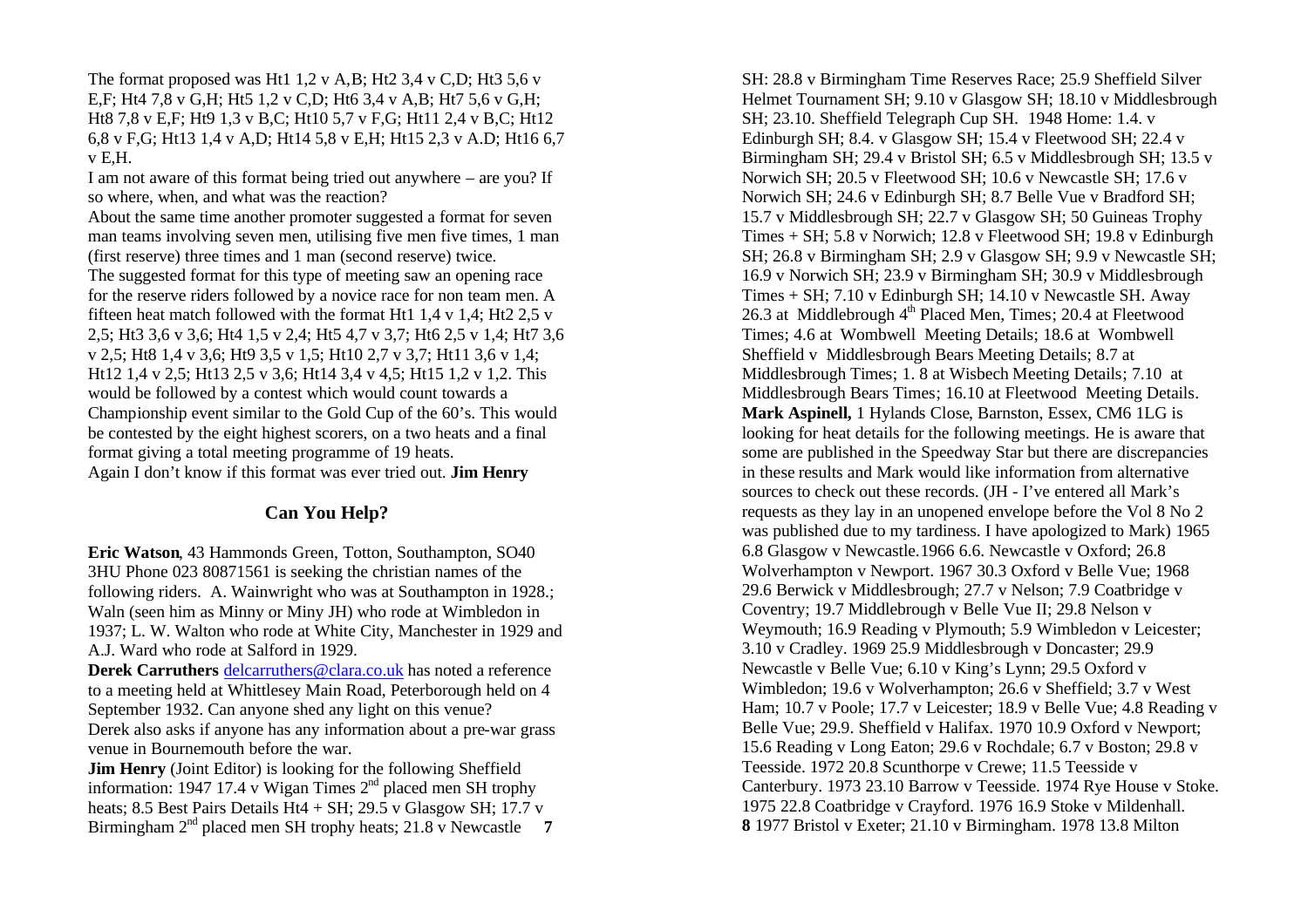Keynes v Weymouth.

**Mike Terran**, 5280 NW 7<sup>th</sup> Street, Apt 401, Miami, Florida, 33126, USA is looking for scans or photocopies of the following programme front covers: Wembley 1932, Barnsley 1929; Preston 1930; Manchester (Belle Vue) 1931, Belle Vue 1932, Sheffield 1932, Cardiff 1936, Leicester 1937, Newcastle 1938, Glasgow 1940, Harringay 1940 or 1941.

**Glynn Shailes**, 64 Station Road, Purton, nr Swindon, Wiltshire, SN5 4AJ Tel: 01793 770009 is working on the life and times of Neil Street and asks if anyone can pass on memories of Neil.

**Vic Butcher**, 7 Derwent Close, Tangmere, Chichester, PO20 2FQ Tel: 01243 532819 is looking for full information on the following fixtures involving Southampton: 1929 15.5 at Lea Bridge; 8.6 at Perry Barr (Birmingham); 11.7 at Wembley; 5.8 at Aldershot; 22.8 at West Ham; 12.9 at Wembley. 1930 25.3 at West Ham; 25.4 at Hall Green (Birmingham); 7.6 at Portsmouth; 23.7 at Exeter; 11.9 at Portsmouth. 1931 18.4 v West Ham at Lea Bridge; 9.7 at Exeter. Finally, Vic is seeking information about a fixture, Lea Bridge v Southampton which is meant to have taken place on 27.6.1931. Vic suspects it was postponed for some reason but would like confirmation.

**Nigel Bird** is not seeking information BUT he does ask if someone can do an item about the track at Luton. Over to you out there – can anyone do us an article?

# **Handicap Racing 1963**

The references to the big five of the 1963 National League, Peter Craven, Bjorn Knutsson, Barry Briggs, Ronnie Moore and Ove Fundin frequently refers to them as being 20 yard handicap men. In the clouds of time most people seem to think they gave everyone a 20 yard start but this was not the case. In 1963 there were three handicap grades, scratch men, 10 yard handicap men and the big five. It is true that tracks needed three starting gates, one for each handicap but if the race had only 10 yard men the big five had only ten yards to catch up and it was only scratch men who had the luxury of a twenty yard advantage over Messers Craven, Briggs, Knutsson, Moore and Fundin. Maybe someone can tell us who the scratch men were and who the men were off a ten yard handicap. With seven teams of **9** 

seven men the complete list for the whole League would not be overly lengthy. **Jim Henry**

### **On – Off Meetings**

**Bryan Tungate**, one of our men in Norwich, has shed a bit light on this unusual happening at Wigan's Poolstock Stadium in 1947. On the evening of  $10^{th}$  May, according to Charles W.Willmott, who was Chairman of the Norwich Supporters' Club at the time, Norwich Stars were due to race the Warriors in an official fixture but the condition of the track resulted in an announcement at 8.30pm that the Norwich team would not ride and that the match was being called off. Indeed it was so wet that roads round the stadium were flooded. The first and second bends of the track were also under about four inches of water and track staff couldn't keep up with clearing it from the circuit.

However, as the fixture had drawn a crowd of between 1,500 and 2,000, someone, maybe the promotion was unhappy at sending them home without seeing speedway. As a result some of the Wigan riders decided to put on a show and took part in some impromptu races. According to Mr Willimott's records nine heats were staged and he reported that Jack Gordon equalled the track record in one race. (Aside – was it registered ? as in a recent televised match that was called it was ruled that Leigh Adams track record, established in an early race in the meeting, could not stand. [ Any thoughts on this one?]) Aussie Jack Baxter won one race and was third in another. Surprisingly the record notes that Norwich riders Paddy Mills and Roy Duke took part with Paddy (AKA Horace Burke) taking a second place and Roy a heat win. Not surprisingly the riders were described as being completely black after their escapades. Can anyone come up with full heat details for this on-off fixture? For the record a similar situation arose at Powderhall in Edinburgh when the promotion staged a few races after the referee abandoned a meeting. In this instance the promotion were fined heavily for staging racing on a track deemed to be unsuitable and now the rule book states very clearly that once a meeting as been called off by the referee due to bad track conditions, no further racing or training is permitted.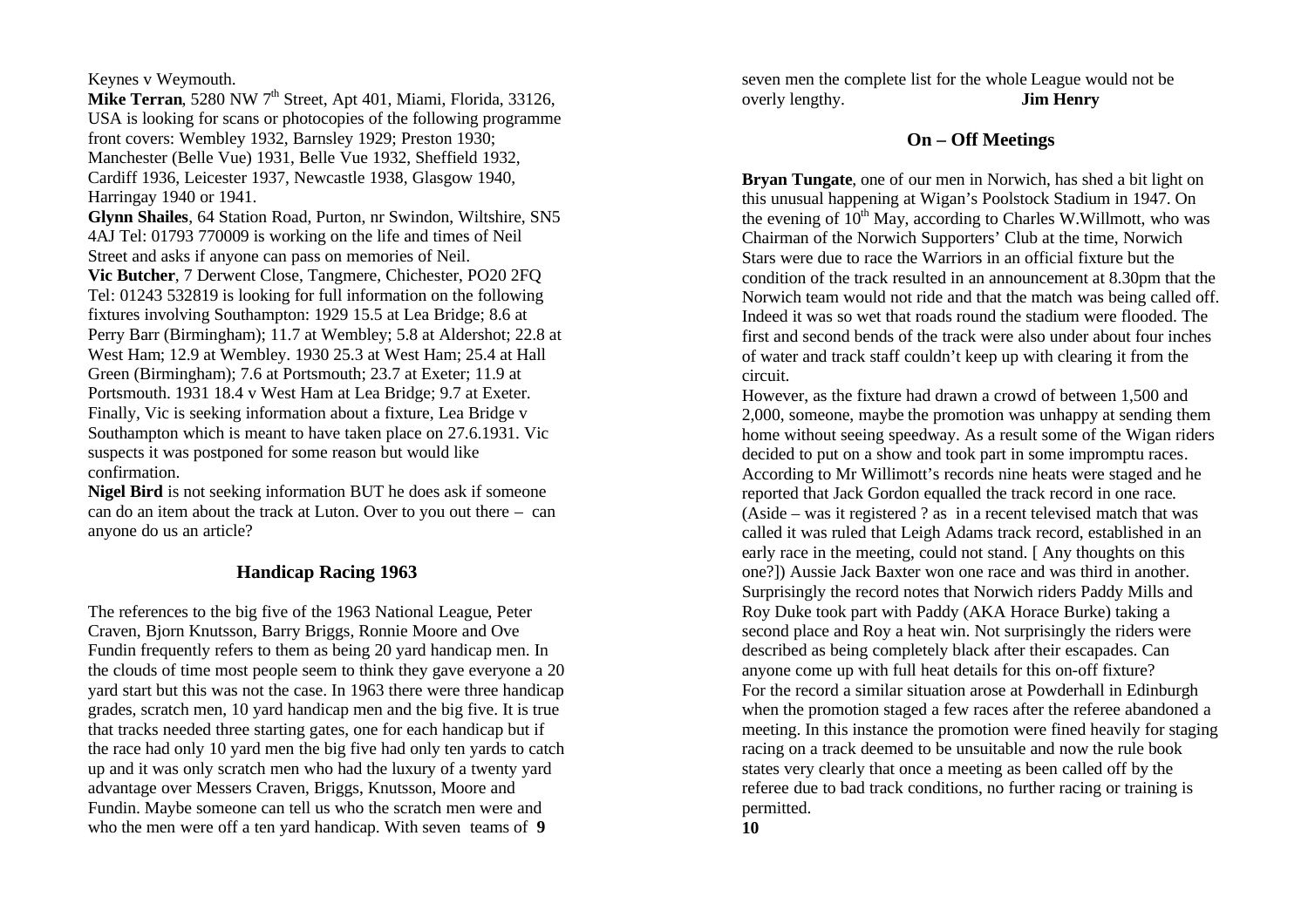### **The Web Spins Faster**

We continue to progress with the web and the Pre-War input fronted by **Bob Ozanne** who is well supported by **Peter Jackson** has now been joined by **Allen Trump**. Between the three it is anticipated that this section will become a very valuable database of meeting details from this era.

The Post War section grows too with ever growing interest from all airts and parts. Halifax 1948 – when but a nomadic side – to 1951 has been added. Coming soon – Belle Vue 1947 and Bristol 1949. We are also adding small, but important, upgrades of information and to use an old Scottishism – Many a mickle maks a muckle (lots of wee bits make a big one.)

Help is always welcome on such a big exercise and nobody will be turned away that is for sure. If you have access to the web please give the site a look, especially the missing details sections, and if you can plug any gaps from programmes in your collection, well, that would be very helpful. You will be acknowledged in the contributors section. **Ron McNeil** has added a Can You Help? section to the web for anyone to use. It is not intended to replace the section in this magazine as I know some folk do not have access to the web.

**Jim Henry**

#### **Goodbye Walthamstow**

A recent item in the Speedway Star indicated that a company well known as house builders had purchased Walthamstow Stadium, in Chingford Road, London which was the home of the Wolves in 1934 and for the period 1949 – 1951, for a reported £35,000,000. To recoup that outlay it is clear that the future of the stadium is not too rosy as a greyhound stadium, so bang goes any slight hope of ever seeing speedway there again which is a pity. At the same time we seem to be losing speedway from the only London venue, Wimbledon, but at least the stadium seems to be safe from any redevelopment threat. An item of SKY TV Dogs programme featured a GRA Director stating the stadium was safe but some form of new development may be considered similar to Shelbourne Park. As they say – where there is life there is hope. **Jim Henry 11**

### **Classic Programme Comment**

The notes on the back page of a Bari Speedway programme from Italy in September 1945, when the British Army was giving their soldiers something to do, make amusing reading. In a item about a relay race which would feature "daredevil" officials and team members the crowd were advised : Spectators are earnestly requested not to throw missiles at the "devils." (daredevil officials) Not that their absence at future meetings would in any way affect the quality of the racing, but it will cause considerable delay in clearing up the track for the next race. **Jim Henry**

### **The Red Card**

Just after we went to print with the last edition the Speedway Star carrying a report of the Newcastle v Somerset match arrived with details of the exclusion from the meeting of Magnus Zetterstrom. Interestingly the Paisley episode was mentioned in a recent Speedway Star and the referee named as Crawford Logan, who I understand never officiated again. Peter Oakes also mentioned an incident in which Michael Lee was excluded from a meeting. No need to dwell on these but they are unusual happenings to say the least. **Jim Henry**

#### **Two Maximums on One Night**

**Nigel Bird** tells us that the last meeting at Birmingham in 1953 staged on 26.9. was a double header with the Brummies racing Wembley and then Coventry. Alan Hunt went through the card scoring an unbeaten 12 as the Lions went down 46 – 38. In the second fixture Alan batted the Bees for an unbeaten 15 from five rides. Nigel wonders how many riders have matched or bettered this feat.

### **For The Record**

**Nigel Nicklin**, 73 Court Crescent, Kingswinsford, West Midlands, DY6 9RN Tel: 01384 401499 nigel.nicklin@blueyonder.co.uk, who **14** is, with Roger Beaman, the Cradley Heath expert, has written in to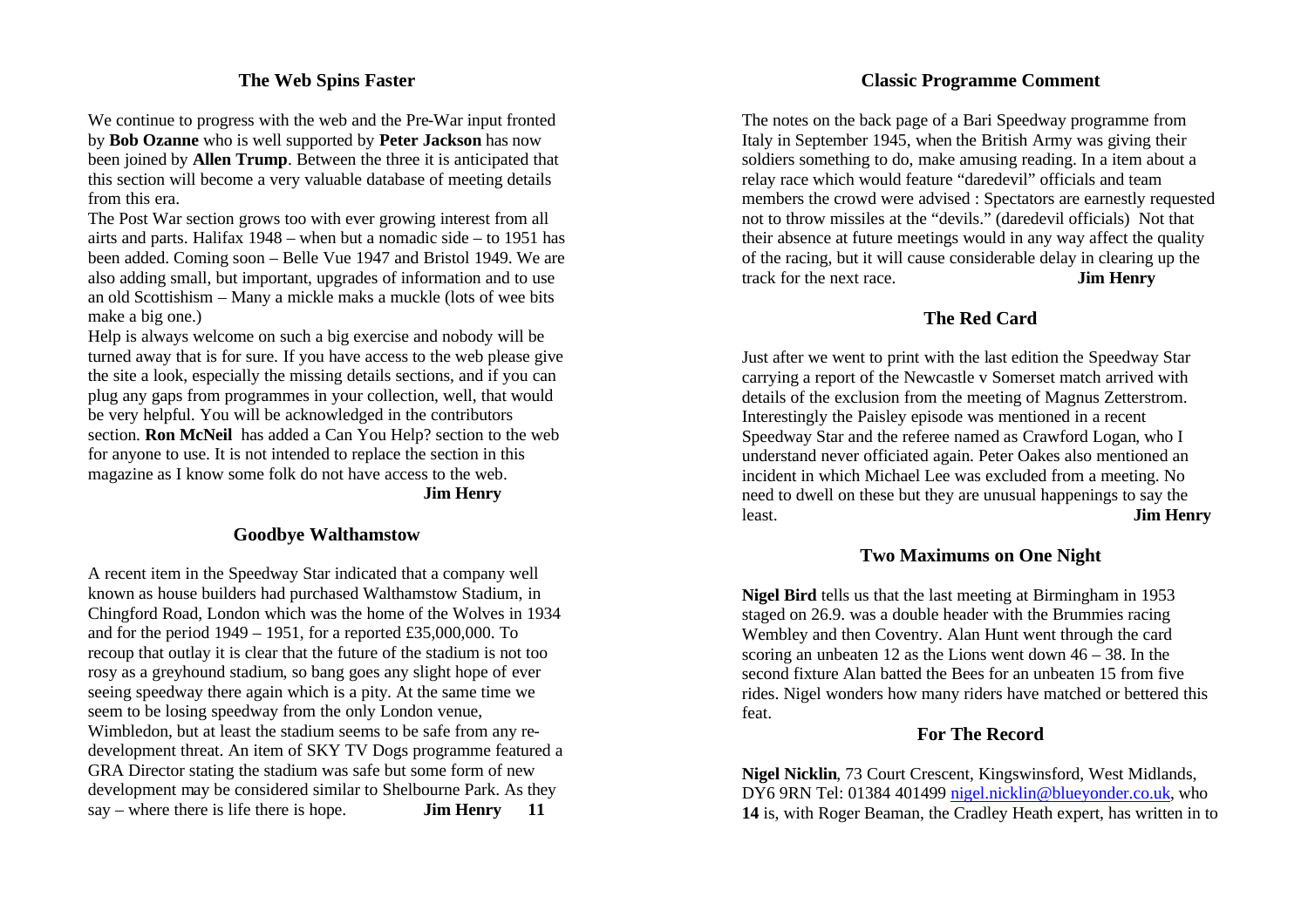initiate discussion on how fellow researchers collate and display their information with a view to possibly agreeing a standard to work to when researching meeting details. Nigel has sent in a number of specimens of the forms he uses to collate his Cradley Heath team details but unfortunately we are unable to reproduce these in this magazine.

Nigel's Form 1 is an A4 sheet with headings boxes which allocate a match number, indicate the date of the meeting, indicate the competition e.g. Provincial League, indicate the home team, the away team and the score. [JH - my only though with this is a need for an additional box which would indicate the venue as it was not unusual in the late 40s and early 50s for teams to race each other on neutral venues.]

Form 1 continues with a grid for rider and score information. [JH my thought on this is that it would need to be extended to cater for the ten man teams which have been used plus an allowance for riders taking 7 rides as per the modern set up.]

Form 1 continues with a grid / table making provision for 18 heats and allowing for heat time, replacement riders, points scored, and a column each for heat score and progressive score. Information such as exclusions can be included in replacements column. [ JH – suggest expansion to cater for 20 heats to allow for open events.] Finally the form makes provision for the second half details.  $[$  JH –

suggest provision for recording times for second placed rider for three heat and a final second half events.]

[JH - All in all the form as produced is very neat and easy to read. It is an ideal model to develop just a bit further to allow for a few more details and the range of meeting formats which have been used.] Nigel's Form 2 is interesting as it is a record sheet for detailing the sources of information used to record the sources of information from programmes and match reports. In addition the form provides the space to record discrepancies in the information allowing the accuracy of the information to be assessed. [JH – a very good idea as I am very guilty of not retaining details of the source of my information. This approach is very commendable, systematic and indicates a very rigorous approach to information gathering.] Form 3 is a list of meetings with three columns at the right hand side which indicate the status of the information on the match, second half and match reports. **15**

Nigel has sent a couple of other items – an abstract from a record of meeting scorers and a specimen scorers chart which provides a break down of riders performances on a meeting by meeting basis which permits the calculation of rider averages.

The bulk of Nigel's information is stored on a spreadsheet package with much of it on Lotus 1-2-3. However, this is being transferred over to Microsoft Excel as Nigel finds this an easier package to use. If anyone has another system they would like to commend to us, please feel free to pass on your thoughts. Also we are sure Nigel would be happy to chat over his methods with you. (Editors).

### **Daft Thoughts**

**Gordon Fraser**, the columnist for both the Edinburgh Monarchs and Armadale Devils programmes who looks at various things which are not obviously speedway related in what could be described as an off beat way, then adds a speedway spin, and I were talking about daft ideas. From the conversation the following daft idea evolved. Christmas is the time for games and daft ideas. Here is one for you all to spend a thought or two about and see what you come up with. Most of the diehards will be aware that some teams used letters on their race jackets. Recently I can add E for Dublin Eagles and P for a team that raced at a venue in Peterborough to the alphabet. Maybe you could stretch it as Glasgow White City riders of 1931 appeared in one team photo sporting the letters  $A - F$  inclusive. In addition you can use race jacket logos – for example it is widely accepted that a heart symbol (used by Southampton many moons ago) equates to the word love – and team and/or sponsor names for this exercise. Now – can you come up with words and phrases which might have arisen had riders representing their teams had stood together in the line up before a meeting? For example if three riders from Tamworth Tammies, Dublin Eagles and Cradley Heath had stood in line you would have read TECH. or Wolverhampton Wasps, Dublin Eagles and Birmingham lined up you would have WEB. Have fun and we'll publish the best, and dare I say it, cleanest of them. **Jim Henry**

### **Graham and Jim hope you all have a Great Christmas and an even better New Year**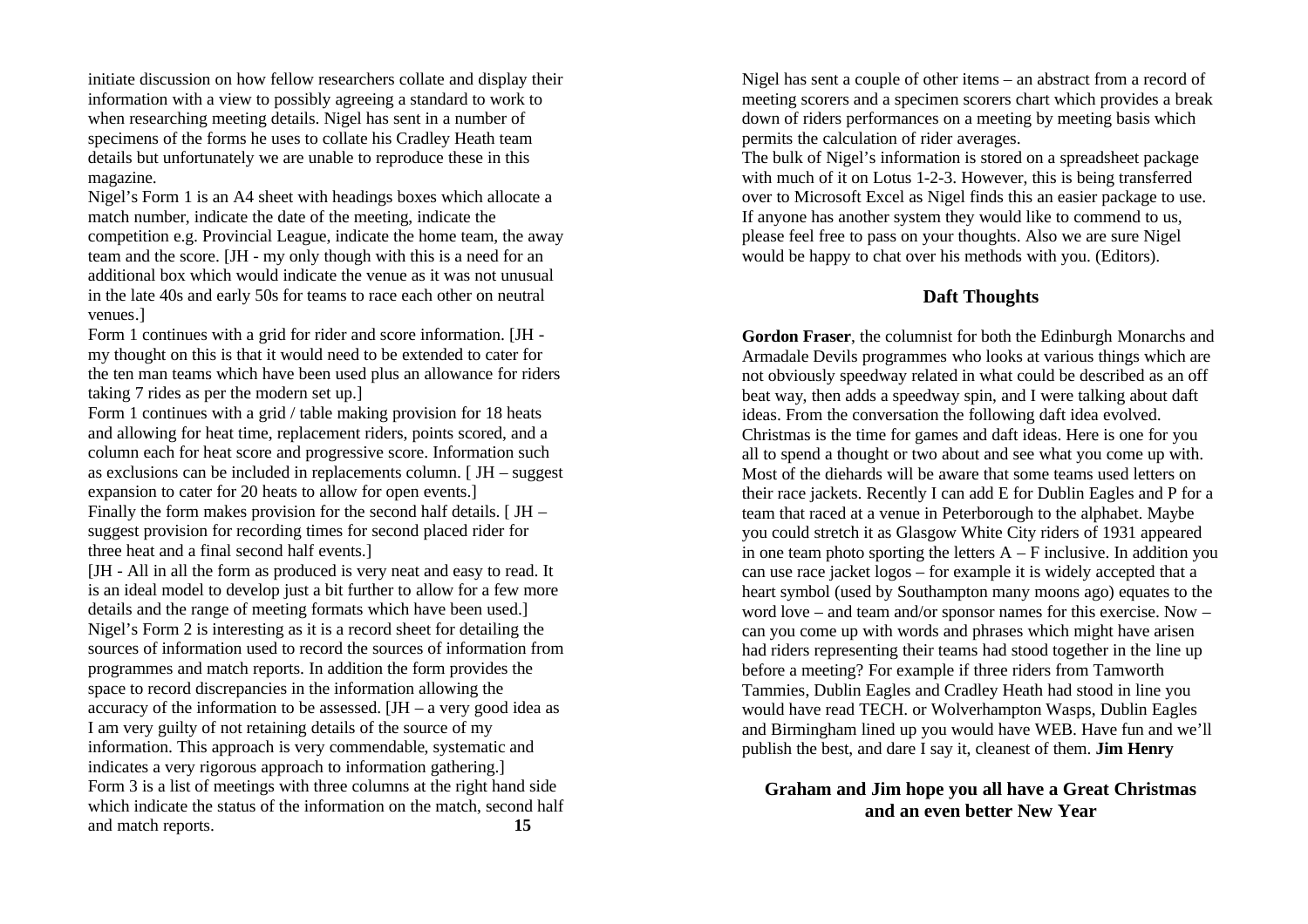# **Two men called Phil Day?**

**Keith Farman** suggests I have an error in my records Fleetwood. Keith thinks the rider who I refer to as Percy Day was Phil Day who rode for Newcastle & Plymouth in 1947 and then for Yarmouth in 1948. Keith suggests there was another Phil Day who was an Australian. Anyone clarify this situation?

# **A Letter From The ACU 1940**

This one is dated  $21<sup>st</sup>$  February 1940 and says - quote: Speedway Racing (Season 1940)

For some months past the possibility of organising speedway meetings during the war period has been a subject of discussion and you may have noticed recent announcements in the Press intimating that track meetings may be staged on certain London and Provincial tracks.

Prior to this latter announcement the Auto Cycle Union had advised promoting bodies that it would be prepared to consider any programme of racing which was submitted, and if it were approved, the Union would render assistance as in the past.

It may be considered that any announcement of a race programme was premature in view of the fact that the Union is in communication with one or two tracks which are not apparently catered for in these skeleton arrangements, and moreover, I have not up to the present received any information from the promoters collectively as to their precise intentions.

Pending any official statement, as and when it may be made, of any 1940 racing controlled by the Auto Cycle Union, you should, if invited to take part in any speedway meeting, communicate with this office before committing yourself.

The letter was signed by T.W Loughborough who was Secretary of the ACU. **Jim Henry**

### **Rules and Regulations**

It is anticipated that a few rule books from the pioneer days have survived but I wonder how many amendment sheets, which are **17** but a single foolscap page, have made it. The Auto Cycle Union issued this amendment to the rules on starting procedures in March 1931 and it deals with Regulation 41.

Starts - It shall be the duty of the Steward to declare a race started and in the case of a false start to order a re-start. [For this purpose the Steward should be in an elevated rostrum. Placed in line with, and from about 20 to 30 yards from the inner edge of the starting line. There should be no starter apart from the Steward. It should not be necessary for the Steward to leave the rostrum which should be so constructed that the Steward can make written notes under cover. Telephonic communication between the Steward and the Clerk of the Course is desirable. Failing this, the Clerk of the Course should keep in touch with the Steward by messenger or in person.

The Steward should be provided with some means of signalling from the rostrum, whether a start has been made or not. This can be conveniently arranged electrically, by fitting the rostrum with a switch having three positions, "Yes", "No", and "Off". On putting the switch to the "Yes" position , the start should be signalled to the riders and to the public in some suitable manner such as a semaphore at Point A {shown on a diagram of the track as a quarter way round the bends one and two from the starting line.}, or the display of green lights. Similarly if the switch is put to the "No" position, a false start should be signalled.

Where there has been a false start and the Steward has decided which rider or riders were responsible, he must inform the Clerk of the Course and the colours of the said rider or riders should be displayed at point B {shown on a diagram of the track as a quarter way round bends three and diametrically opposed to point A.} so that on coming round for the re-start are automatically warned who was responsible for the false start. This can be arranged electrically or by flags. If the false start is caused by a rider who has already been warned, the Clerk of the Course, will, whenever practicable, exhibit a black flag to the offending rider, signifying that the Steward has excluded him from the Race.]

There shall, except for attempts at record, be but two methods of starting (a) the Rolling start and (b) the Standing start.

(a) For a rolling start there shall be transverse lines clearly indicated on the track itself, namely the starting line and a back line **18** four yards behind the starting line. The speed, preparatory to the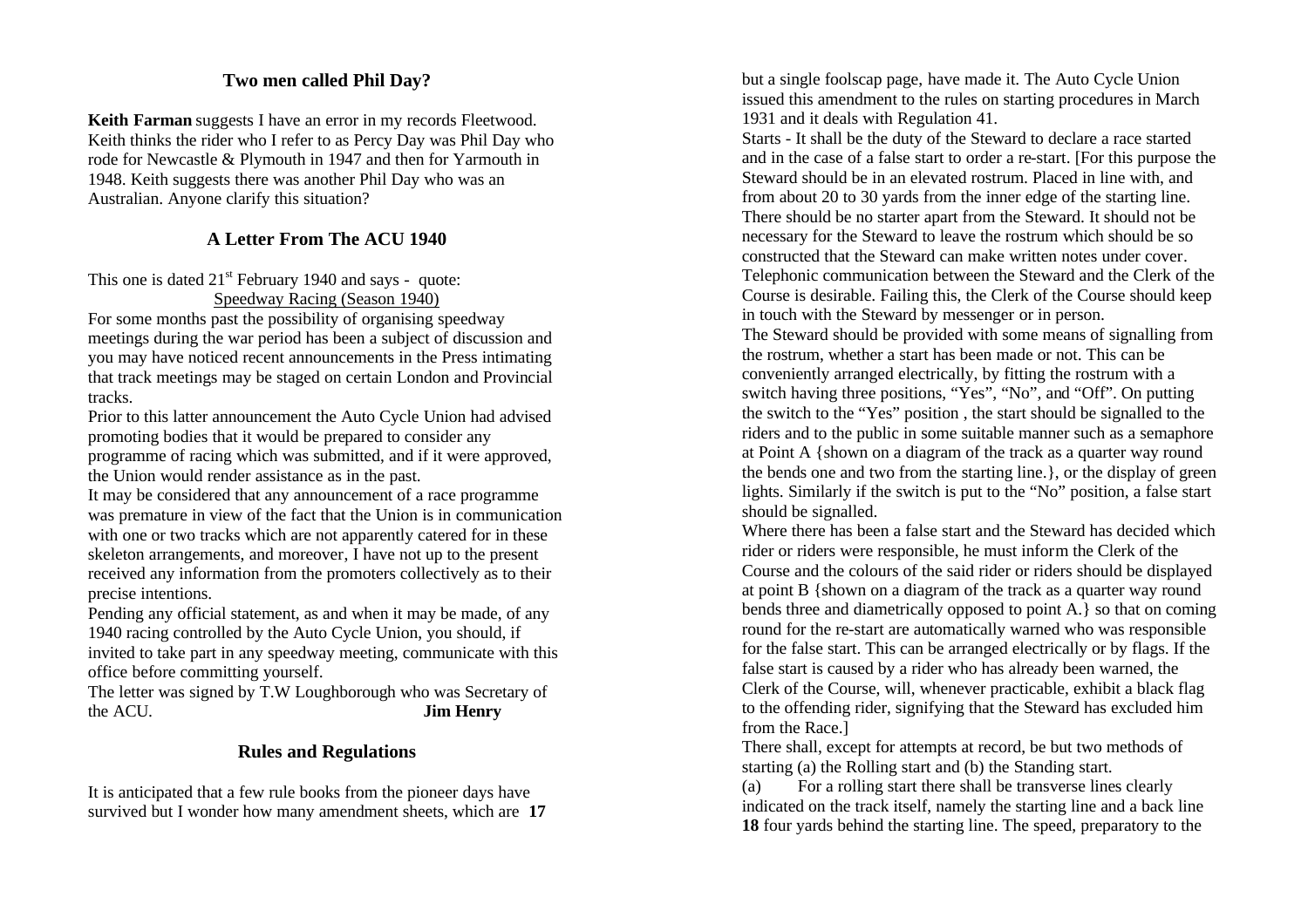start, shall be set by the inside driver and may be limited. THE STEWARD WILL DECLARE A RACE TO BE STARTED WHEN AND ONLY WHEN BOTH WHEELS OF ALL, OR, EXCEPT IN MATCH RACES, ALL BUT THE LAST OF THE COMPETING MOTORCYCLES, ARE WITHIN THE TWO LINES. During the preliminary lap, but only so far as 40 yards from the

starting line, any driver experiencing mechanical trouble may claim a re-start of the preliminary lap by holding up his hand but he may only do so once in any one race.

Any driver causing a false start by –

(1) Being the inside man and reducing speed on approaching the starting line,

(2) Being too far in front'

(3) Boring, prior to the start, or

(4) Disobeying the orders of the steward,

shall be warned and on again causing a false start in the same race shall be excluded from the race.

(b) In the case of a standing start with engine dead, engines shall invariably be stopped until the signal to start is given, and the foremost part of each driver's motorcycle in contact with the ground shall be touching the starting line. The driver shall be seated on the saddle and each driver may be assisted in starting by not more than two pushers-off, Pushers-off must remove both hands and sever all connections with the driver and his motorcycle before stepping on or over the forward foul line, which shall be suitably indicated and shall be placed thirty yards in front of the starting line.

HANDICAP RACES. If the handicap race is based on time, the start shall be a standing start and the starting signals given by a

timekeeper. If a handicap race is based on distance, the start shall be a standing start and the starting signal shall be given by the Clerk of The Course.

### **Aussie Powell**

**Glynn Shailes** from Purton which is near the home of Swindon Robins in Wiltshire sheds the definitive light on Aussie Powell as follows:

It was on Whit Monday,  $4<sup>th</sup>$  May 1951 at Swindon, and the Robins were racing against Aldershot in a NLD3 match. I was a 15 year old schoolboy armed with my autograph book. I asked Ivor (Powell) **19** to sign and he was pleased to do so. Having learned a bit about Ivor in the speedway magazines, I asked him "Are you in fact Australian Mr. Powell?" He handed back my book duly signed and said he wasn't, and was I asking because of the nickname he had of "Aussie Powell" ? "Yes" I replied, and Ivor then told me that his full name was Ivor Oswald Powell, and the 'Aussie' bit should have always been 'Ossie'. Since I heard it from the lips of Ivor Powell himself, I've always believed that the 'Ossie' became 'Aussie'.

### **Roll of Honour**

Surfing the web I came across an item by **Audrey Lange** from New Zealand who was looking for information about a rider fatally injured in that country. Audrey advises us that Douglas William Pulford was a solo rider aged 30 when he was fatally injured at Western Springs Stadium, Auckland on 29 January 1948. Douglas, a Kiwi, died the following day. Contact Audrey on a.lange@clear.net.nz **Jim Henry**

### **That Tax**

The Speedway Control Board sent out a letter to all Promoters on  $22<sup>nd</sup>$  June 1951 on the subject of the Entertainment Tax. It was an article published in the London Evening News on  $16<sup>th</sup>$  June 1951. The promoters were asked to publish the article went as follows:

#### Tax and Tracks

The long debates on the Finance Bill have seen much weariness and little unanimity. On one subject, however, there was remarkable agreement between Conservative and Socialist (Labour Party) backbenchers – and even a guarded note of sympathy from the Government – the heavy, entertainment tax on speedway racing. Mr Ian Orr-Ewing, who suggested a two-thirds reduction of the tax, pointed out that four tracks have now closed and another six are in imminent danger of closing.

For many years The Evening News has been pleasantly associated with this sport. It has no betting element in it. It is spectacular and intensely exciting – prigs and prudes may say "sensational". Well, let them. Countless thousands of young people have made speedway racing their first contact with certain virtues which are not negligible: **20** courage, resolution, swift judgement and dash. Perhaps from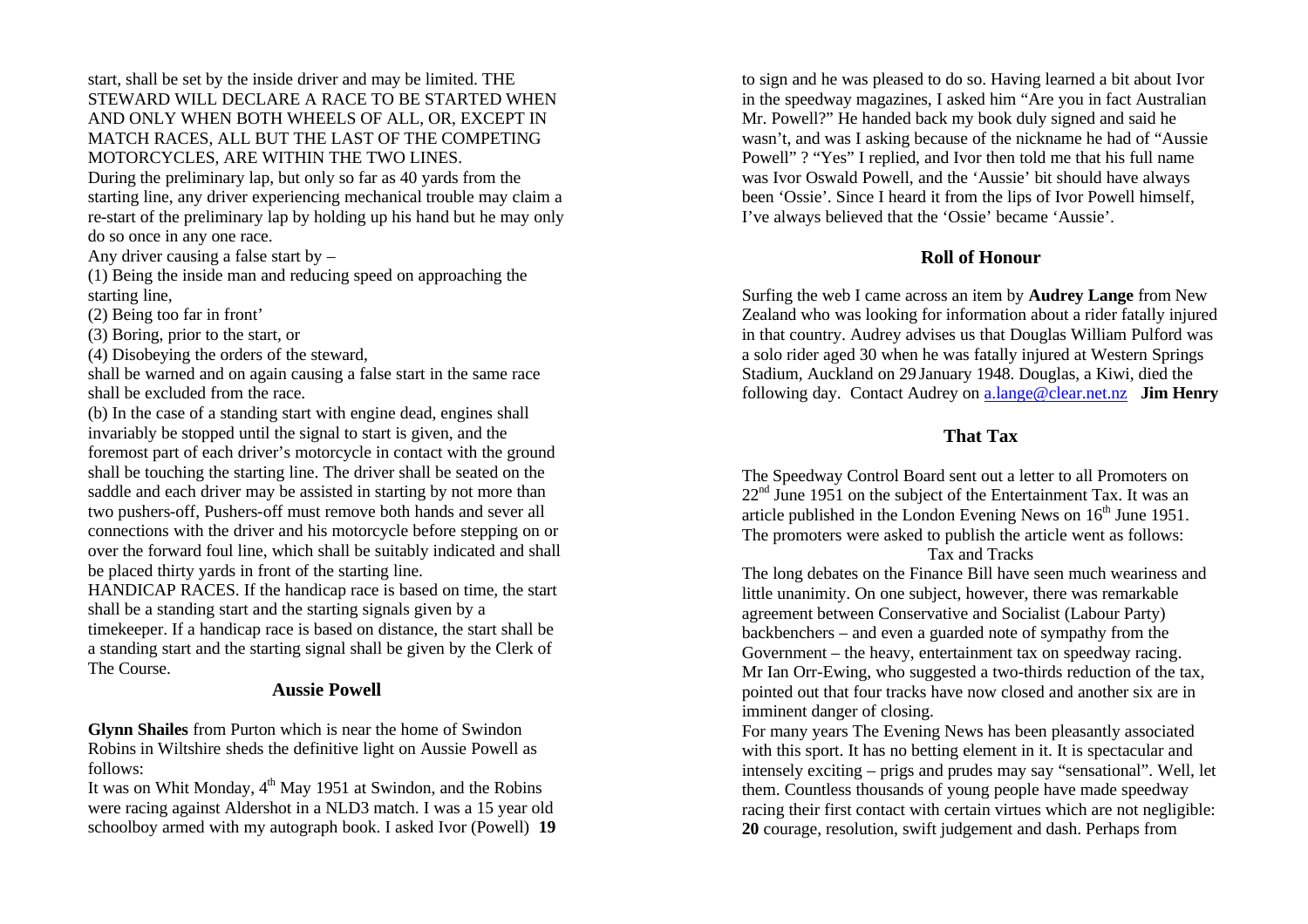watching they may learn to emulate and seek themselves to practise these virtues.

Having thus sent the prigs off the course in a cloud of dust and exhaust let us also say that speedway racing is thrilling. And we feel, with all the M.P.s on both sides of the House of Commons who asked for concessions for speedway racing, that here is a chance for the Government to stop behaving in a mean and Scrooge-like fashion and act graciously and generously. Even Mr Jay, the Government's Treasury spokesman on this matter admitted the "speedway racing is a fascinating form of entertainment," but made the old, old plea about the cost of defence plus the social services. However, he and the Chancellor have now committed themselves to "a review" of all entertainment tax. Thankfully for this mercy, let us urge them to persevere in well-doing and set the speedways free.

#### **Feedback**

**Nigel Bird** (who acknowledges the assistance by **Roger Beaman)**  writes: Coventry and the Pirates of Tamworth 1934 It seems myself and perhaps one or two others have been under the impression that the events at Coventry 1934 were pirate (nonlicenced) affairs. This is not the case for it transpires that all the riders rode using their real names and one of the events was a home and away match against Hall Green (Birmingham). The Hall Green promoters, Charles Knott and Tom Bradbury Pratt would not have been party to pirate events. The Coventry promotion of CH Trimnell and C W East employed G Southouse as Manager, who was former organiser and announcer at Wolverhampton in 1930. The intention of the promotion was to build up a team so that they could enter League racing in 1935.

At the end of 1934 Trimnell fell out with East, possibly over the sale of rider assets, and left, East carrying on alone. While all this was going on Birmingham business man CH Trimnell was also running the "New Mile Oak" pirate track. It would not take Poirot to work out who was involved with Mile Oak. It would have been easy for ACU officials to find out who was who, in fact many officials knew riders personally. This would imply the tacit approval of Mile Oak by the ACU or at least turned the proverbial blind eye. This may be the **21**

reason why some riders did not use pseudonyms. It is possible the Speedway Control Board was happy with the situation because it gave the lesser lights more riders and experience. Had star riders appeared, there might have been a different response. The Coventry team of 1934 included, amongst others, included Jack Parker, Squib Burton and Mike Erskine, the latter riding at Mile Oak under the name of Smudger Smithers. Some of the riders to appear at Coventry that year were Norman Trimnell plus the builders of the original Tamworth track, Jack Moulton and Alan and Eric Butler (Pork Butcher Tamworth). Eric Butler and (Percy) Norman Trimnell rode in the Hall Green second team. Hall Green first team raced as the Birmingham Blues in 1934.

### **Publications**

#### **Speedway In Leicester: The Lions Roar by Alan Jones**

(Self Published)  $@$  £15 + p&p from Alan at 24 Purbeck Avenue, Shepshed, Loughborough, Leics. LE12 9HD (Tel: 01509 561521) This is the third and last volume of Alan Jones's excellent and comprehensive history of Speedway in Leicester and cover the Lions period from its reopening under Reg Fearman and Ron Wilson in 1968 until the sale of Blackbird Road Stadium in 1983. It maintains the high standards of the previous two volumes including year by year reviews; an insider's view of the sale of the stadium; season by season match results and a thumbnail biography of Lions riders over their short history.

This a book not only packed with facts and figures and photographs of Lions riders but also lots of inside information from someone who was involved at Blackbird Road throughout this era. Its easily readable text and layout make this a book that you can read from cover to cover or pick out chapters of interest to read first. The three volume history of Leicester Speedway follows the excellent three part history of Exeter Speedway by Tony Lethbridge published in recent years as models for would-be team/track historians in the future. Highly recommended. Review by **Graham Fraser Swindon Speedway: The Definitive History of the Robins by Robert Bamford** @ £16.99 + p&p from Tempus Publishing **22** Ltd, The Mill, Brimscombe Port, Stroud, Gloucs. GL5 2QG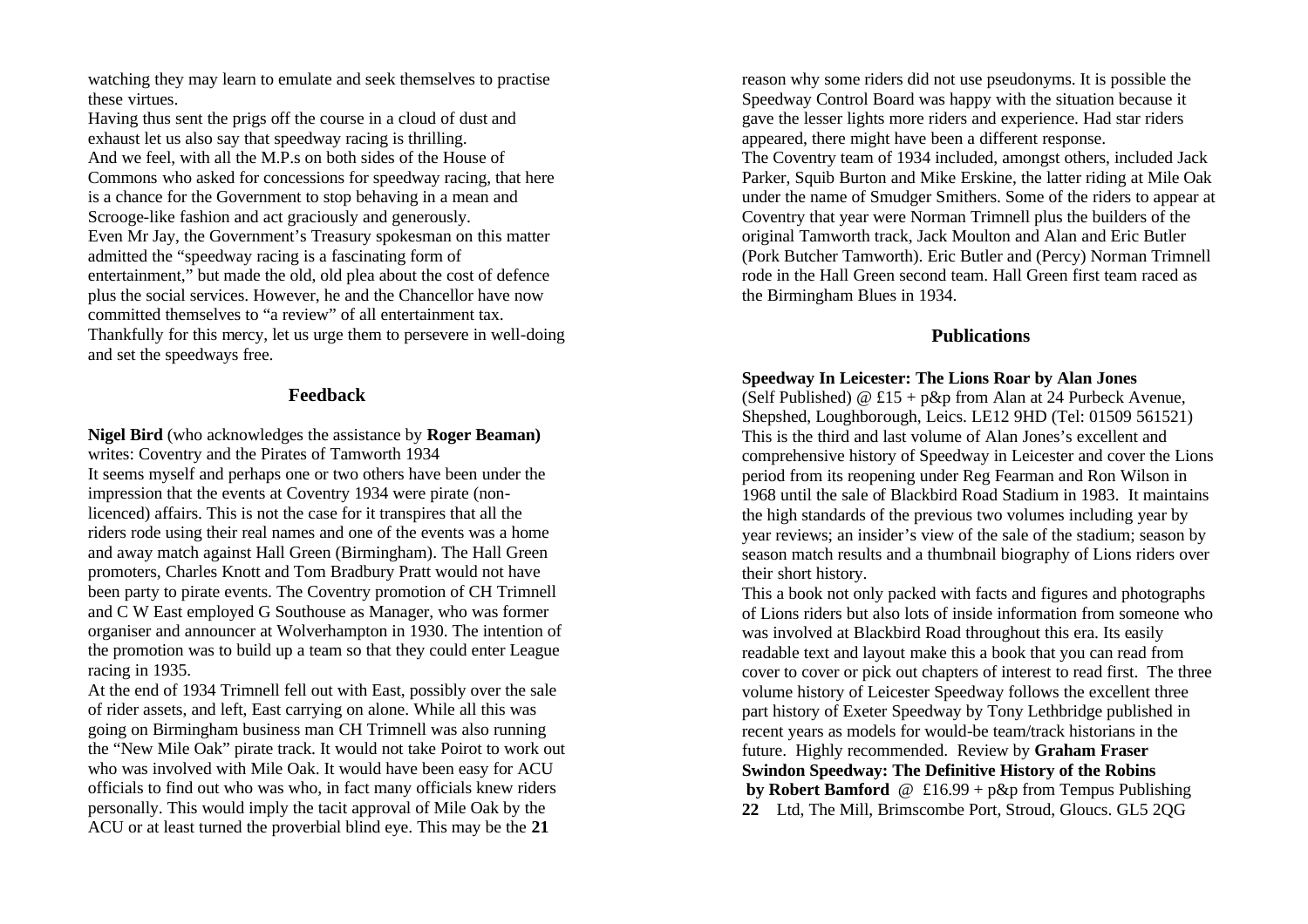Robert and his colleague, Glynn Shailes have spent the last five years cataloguing the history of Swindon Speedway initially through two self published match result booklets, then a version of the Tempus 50 Greats for riders from the Blunsdon team. Now they have produced the 'definitive history' for Tempus which takes a season by season look at the Robins from 1949 to 2004 with a concise review at each year, together with match and second-half results; rider averages; league tables positions and results from shared events. What many historians will probable find particularly useful is the team photographs for nearly every season as it can often be difficult for researchers to find a photograph of that 'journeyman rider' who rode in 1953.

Swindon must now be the most researched track in British Speedway and we await the Tempus update in ten years time! Another for the speedway historians' library. Reviewed by **Graham Fraser Chris Morton: Until The Can Ran Out by Chris Morton & Brian Burford**  $@$  £20 + p&p from Tempus Publishing Ltd, The Mill, Brimscombe Port, Stroud, Gloucs. GL5 2QG.

For some reason Tempus publish some of their speedway biographies in hardback rather than their normal softback and nice as this is on the shelf it does bump up the price a bit, in this case to £20. This is actually an autobiography of a racer whose whole 20 year career apart from an initial year at Ellesmere Port, was spent at his beloved Belle Vue. He also proudly captained the England team. This is a warts and all journey and the names of star riders of the era are liberally sprinkled throughout the text and it does make a refreshing change for a speedway riders experiences to be given first hand and there are times when you can feel you were really there at this meeting, that track or involved in that crash. This is a story of highs and lows with more highs than lows for a rider who maintains an interest in the sport (this reviewer was at Buxton in 1995 when Chris promoted at that Conference League track for a couple of years and he was very hands on). We are not sure if this will come out in softback format but it's a good read in either format and a recommended buy. Reviewed by **Graham Fraser**

#### **Footnote**

Graham's review of the Swindon book set me thinking that the Tempus Speedway In series is far from complete and wondering **23**

if anyone is moved to get on with completing the jigsaw. There is still scope for The North East [ Berwick (2 tracks) Felton, Newcastle Brough, Newcastle Gosforth, Ashington, Sunderland, Houghton Le Spring (still a ?) Whitley Bay, {Clear up Burnhills once and for all}, Newton Aclyffe plus sand venues and grass tracks ] Yorkshire [ Hull (4 tracks), Middlesbrough, Sheffield, Rotherham, Halifax, Bradford Odsal, Bradford Autodrome/Greenfields, Doncaster, Stainforth, Castleford, Leeds Barnsley, Wombwell (2 tracks), Huddersfield, plus longtracks, and grass] Lanacashire [ (Preston, Barrows) Fleetwood, Blackpool South Shore, Blackpool, Highfields Road, Liverpool Stanley, Seaforth, Bolton, Rochdale, Salford, Belle Vue (2 tracks) White City, Warrington, Nelson, Burnley, Walley, Newton Heath ] Midlands and Lincolnshire [ Cradley, Wolverhampton, Birmingham (2 Perry Bars, Hall Green, Thorne, Scunthorpe (3 tracks), Skegness,

Coventry (2 tracks), Brafield, Long Eaton, Tamworths ]. The lists are not meant to be exhaustive, just indicative of the scope for the work. Anybody out there prepared to give it a go? **Jim Henry**

### **Wot No Times?**

**Gordon Fraser** has a lot to answer for resurrecting Chad in the Armadale Dale Devils programme. Anyway – I digress. You may be aware that Walthamstow experimented dispensing with the times for a spell in 1951. Bristol's open season of 1946 similarly did not bother with times and now, thanks to Hugh Vass, I've noticed that Wimbledon's 1946 programmes did not have provision for times. Anyone know of anywhere else this practice was adopted excluding those pioneer days when the average speed of the winner was announced as an alternative to the time. **Jim Henry**

**Deadline for the next edition is 31st January 2006 Find us on the web www.speedwayresearcher.org.uk Webmaster Ron McNeil info@speedwayresearcher.org.uk The Speedway Researcher is edited and published by : Graham Fraser Jim Henry 7 B Bruce Street 90 Greenend Gardens, Stirling, FK8 1PD Edinburgh, EH17 7QH 24 Tel: 01786 471992 Tel: 0131 664 7185**